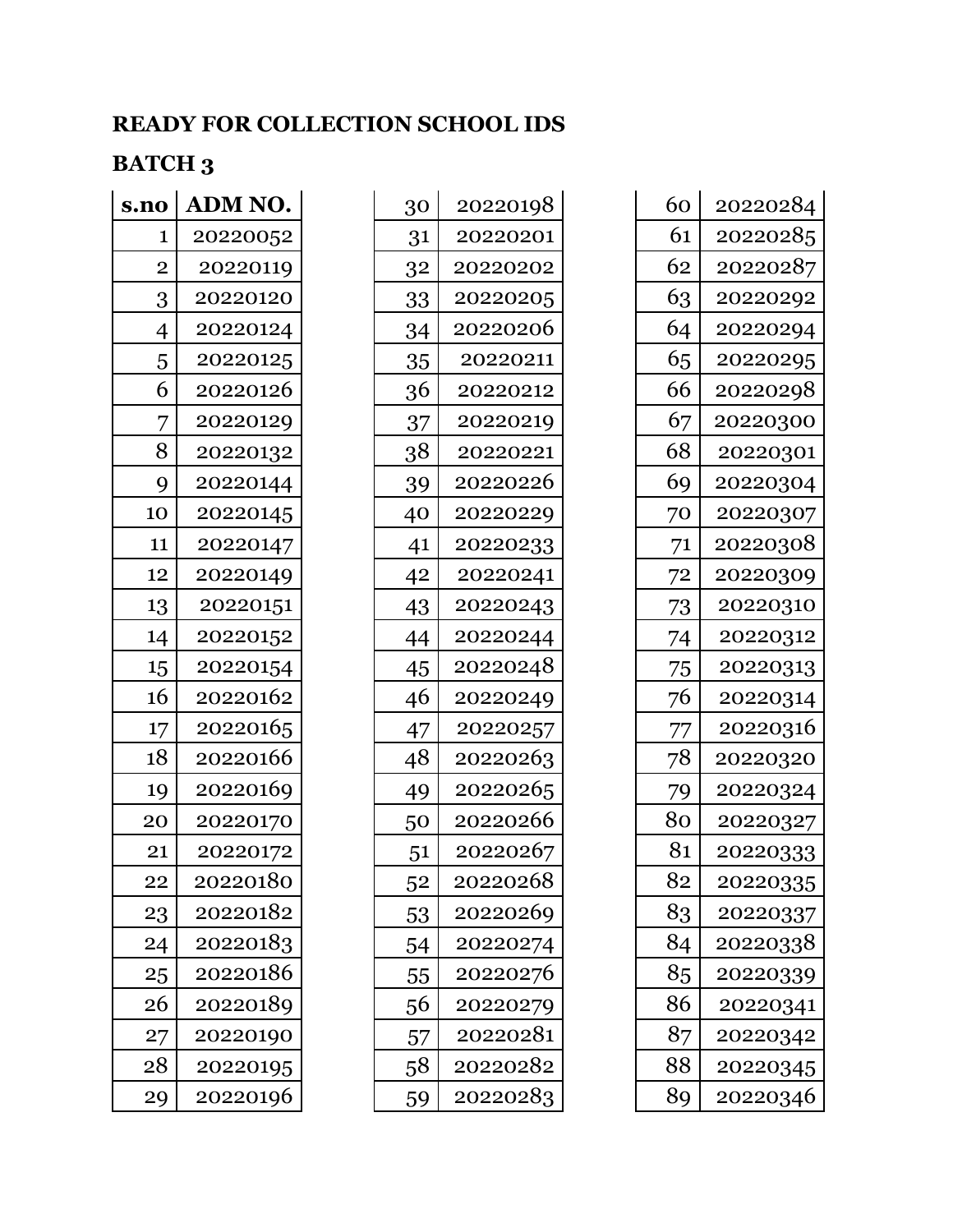| 90  | 20220348 |  |
|-----|----------|--|
| 91  | 20220351 |  |
| 92  | 20220358 |  |
| 93  | 20220359 |  |
| 94  | 20220361 |  |
| 95  | 20220362 |  |
| 96  | 20220363 |  |
| 97  | 20220364 |  |
| 98  | 20220365 |  |
| 99  | 20220366 |  |
| 100 | 20220368 |  |
| 101 | 20220370 |  |
| 102 | 20220371 |  |
| 103 | 20220372 |  |
| 104 | 20220383 |  |
| 105 | 20220391 |  |
| 106 | 20220394 |  |
| 107 | 20220396 |  |
| 108 | 20220402 |  |
| 109 | 20220403 |  |
| 110 | 20220404 |  |
| 111 | 20220405 |  |
| 112 | 20220406 |  |
| 113 | 20220411 |  |
| 114 | 20220413 |  |
| 115 | 20220414 |  |
| 116 | 20220415 |  |
| 117 | 20220416 |  |
| 118 | 20220421 |  |
| 119 | 20220422 |  |
| 120 | 20220423 |  |
| 121 | 20220426 |  |

| 122 | 20220427 |
|-----|----------|
| 123 | 20220428 |
| 124 | 20220438 |
| 125 | 20220441 |
| 126 | 20220443 |
| 127 | 20220445 |
| 128 | 20220448 |
| 129 | 20220449 |
| 130 | 20220451 |
| 131 | 20220452 |
| 132 | 20220454 |
| 133 | 20220455 |
| 134 | 20220457 |
| 135 | 20220459 |
| 136 | 20220461 |
| 137 | 20220462 |
|     |          |
| 138 | 20220468 |
| 139 | 20220469 |
| 140 | 20220471 |
| 141 | 20220472 |
| 142 | 20220473 |
| 143 | 20220474 |
| 144 | 20220476 |
| 145 | 20220477 |
| 146 | 20220478 |
| 147 | 20220479 |
| 148 | 20220480 |
| 149 | 20220482 |
| 150 | 20220484 |
| 151 | 20220485 |
| 152 | 20220486 |

| 154 | 20220491 |
|-----|----------|
| 155 | 20220492 |
| 156 | 20220502 |
| 157 | 20220505 |
| 158 | 20220510 |
| 159 | 20220511 |
| 160 | 20220513 |
| 161 | 20220515 |
| 162 | 20220516 |
| 163 | 20220518 |
| 164 | 20220520 |
| 165 | 20220521 |
| 166 | 20220626 |
| 167 | 20220669 |
| 168 | 20220672 |
| 169 | 20220680 |
| 170 | 20220682 |
| 171 | 20220683 |
| 172 | 20220684 |
| 173 | 20220689 |
| 174 | 20220690 |
| 175 | 20220691 |
| 176 | 20220692 |
| 177 | 20220693 |
| 178 | 20220694 |
| 179 | 20220695 |
| 180 | 20220699 |
| 181 | 20220702 |
| 182 | 20220705 |
| 183 | 20220706 |
| 184 | 20220708 |
| 185 | 20220712 |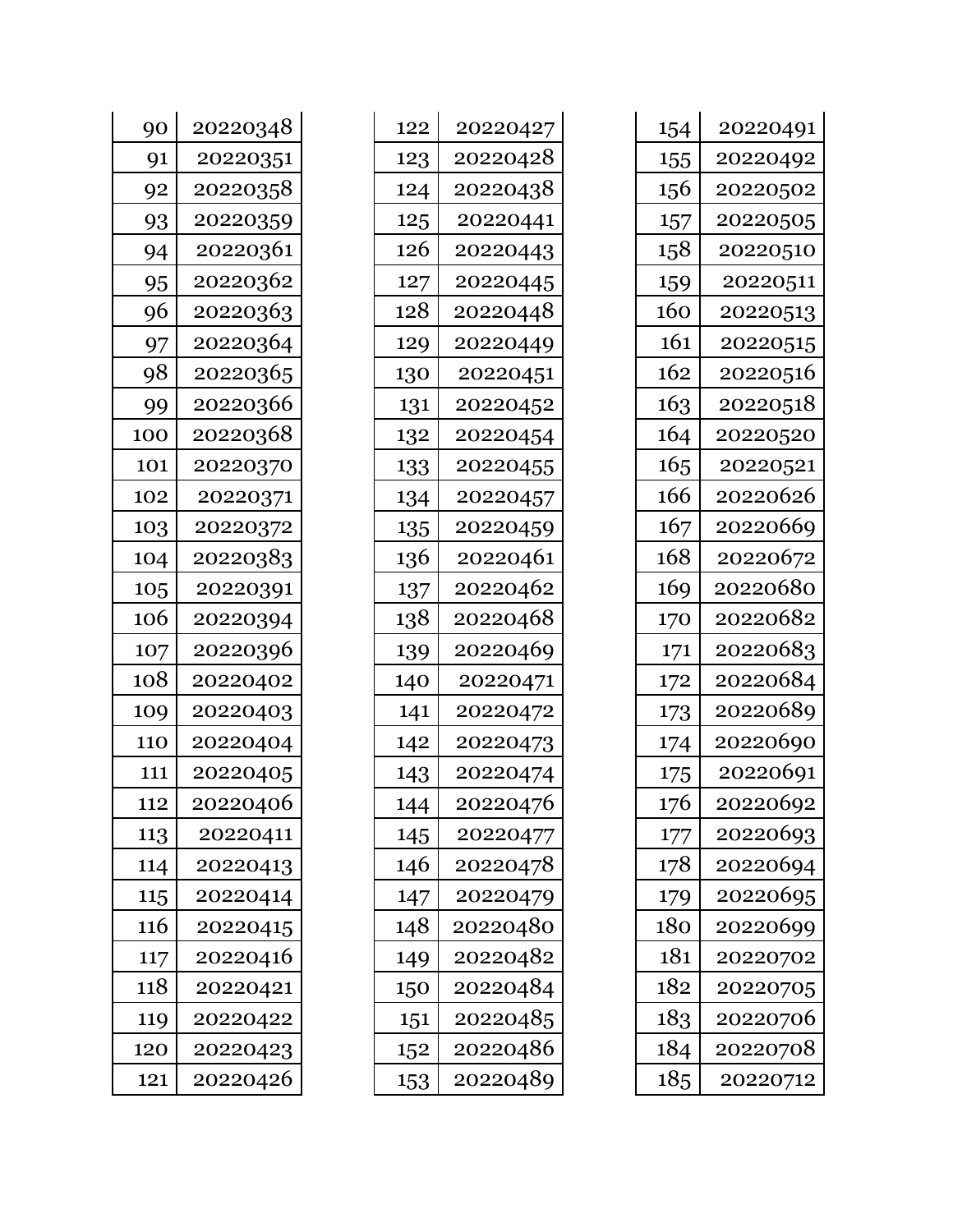| 186 | 20220713 |
|-----|----------|
| 187 | 20220714 |
| 188 | 20220717 |
| 189 | 20220718 |
| 190 | 20220721 |
| 191 | 20220722 |
| 192 | 20220723 |
| 193 | 20220725 |
| 194 | 20220726 |
| 195 | 20220727 |
| 196 | 20220728 |
| 197 | 20220729 |
| 198 | 20220730 |
| 199 | 20220732 |
| 200 | 20220734 |
| 201 | 20220735 |
| 202 | 20220739 |
| 203 | 20220740 |
| 204 | 20220743 |
| 205 | 20220744 |
| 206 | 20220746 |
| 207 | 20220747 |
| 208 | 20220750 |
| 209 | 20220751 |
| 210 | 20220753 |
| 211 | 20220756 |
| 212 | 20220757 |
| 213 | 20220758 |
| 214 | 20220760 |
| 215 | 20220763 |
| 216 | 20220764 |
| 217 | 20220765 |

| 218 | 20220768 |
|-----|----------|
| 219 | 20220772 |
| 220 | 20220773 |
| 221 | 20220774 |
| 222 | 20220775 |
| 223 | 20220776 |
| 224 | 20220780 |
| 225 | 20220781 |
| 226 | 20220784 |
| 227 | 20220785 |
| 228 | 20220786 |
| 229 | 20220787 |
| 230 | 20220794 |
| 231 | 20220796 |
| 232 | 20220797 |
| 233 | 20220800 |
| 234 | 20220809 |
| 235 | 20220810 |
| 236 | 20220811 |
| 237 | 20220813 |
| 238 | 20220814 |
| 239 | 20220817 |
| 240 | 20220818 |
| 241 | 20220820 |
| 242 | 20220821 |
| 243 | 20220822 |
| 244 | 20220824 |
| 245 | 20220825 |
| 246 | 20220828 |
| 247 | 20220829 |
| 248 | 20220830 |
| 249 | 20220833 |

| 250 | 20220834 |
|-----|----------|
| 251 | 20220835 |
| 252 | 20220836 |
| 253 | 20220837 |
| 254 | 20220838 |
| 255 | 20220842 |
| 256 | 20220844 |
| 257 | 20220850 |
| 258 | 20220851 |
| 259 | 20220855 |
| 260 | 20220856 |
| 261 | 20220862 |
| 262 | 20220864 |
| 263 | 20220865 |
| 264 | 20220868 |
| 265 | 20220870 |
| 266 | 20220870 |
| 267 | 20220871 |
| 268 | 20220873 |
| 269 | 20220876 |
| 270 | 20220879 |
| 271 | 20220882 |
| 272 | 20220888 |
| 273 | 20220890 |
| 274 | 20220892 |
| 275 | 20220893 |
| 276 | 20220896 |
| 277 | 20220898 |
| 278 | 20220905 |
| 279 | 20220908 |
| 280 | 20220909 |
| 281 | 20220910 |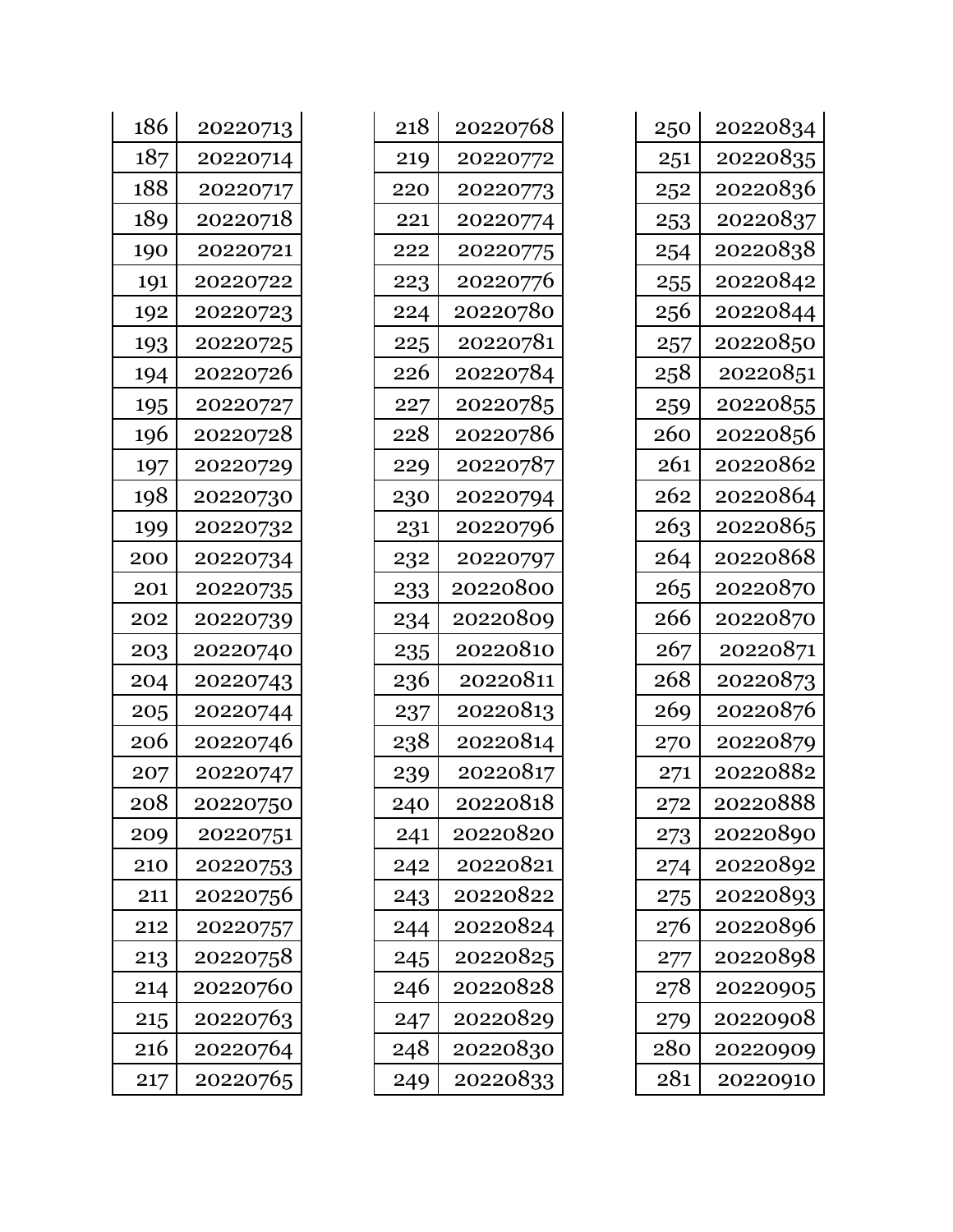| 314 | 20220998 |
|-----|----------|
| 315 | 20221001 |
| 316 | 20221002 |
| 317 | 20221006 |
| 318 | 20221012 |
| 319 | 20221013 |
| 320 | 20221018 |
| 321 | 20221021 |
| 322 | 20221022 |
| 323 | 20221023 |
| 324 | 20221024 |
| 325 | 20221025 |
| 326 | 20221026 |
| 327 | 20221030 |
| 328 | 20221031 |
| 329 | 20221032 |
|     |          |
| 330 | 20221035 |
| 331 | 20221037 |
| 332 | 20221040 |
| 333 | 20221041 |
| 334 | 20221043 |
| 335 | 20221045 |
| 336 | 20221046 |
| 337 | 20221047 |
| 338 | 20221048 |
| 339 | 20221052 |
| 340 | 20221053 |
| 341 | 20221055 |
| 342 | 20221056 |
| 343 | 20221057 |
| 344 | 20221061 |

| 346 | 20221063 |
|-----|----------|
| 347 | 20221065 |
| 348 | 20221067 |
| 349 | 20221068 |
| 350 | 20221070 |
| 351 | 20221072 |
| 352 | 20221074 |
| 353 | 20221076 |
| 354 | 20221078 |
| 355 | 20221082 |
| 356 | 20221085 |
| 357 | 20221089 |
| 358 | 20221091 |
| 359 | 20221093 |
| 360 | 20221095 |
| 361 | 20221097 |
| 362 | 20221100 |
| 363 | 20221101 |
| 364 | 20221102 |
| 365 | 20221104 |
| 366 | 20221105 |
| 367 | 20221108 |
| 368 | 20221109 |
| 369 | 20221112 |
| 370 | 20221114 |
| 371 | 20221115 |
| 372 | 20221116 |
| 373 | 20221118 |
| 374 | 20221119 |
| 375 | 20221120 |
| 376 | 20221121 |
| 377 | 20221122 |

| 282 | 20220913 |
|-----|----------|
| 283 | 20220914 |
| 284 | 20220915 |
| 285 | 20220917 |
| 286 | 20220918 |
| 287 | 20220930 |
| 288 | 20220931 |
| 289 | 20220935 |
| 290 | 20220936 |
| 291 | 20220938 |
| 292 | 20220939 |
| 293 | 20220943 |
| 294 | 20220945 |
| 295 | 20220946 |
| 296 | 20220947 |
| 297 | 20220951 |
| 298 | 20220952 |
| 299 | 20220957 |
| 300 | 20220959 |
| 301 | 20220960 |
| 302 | 20220962 |
| 303 | 20220972 |
| 304 | 20220977 |
| 305 | 20220978 |
| 306 | 20220982 |
| 307 | 20220986 |
| 308 | 20220987 |
| 309 | 20220991 |
| 310 | 20220992 |
| 311 | 20220993 |
| 312 | 20220996 |
| 313 | 20220997 |